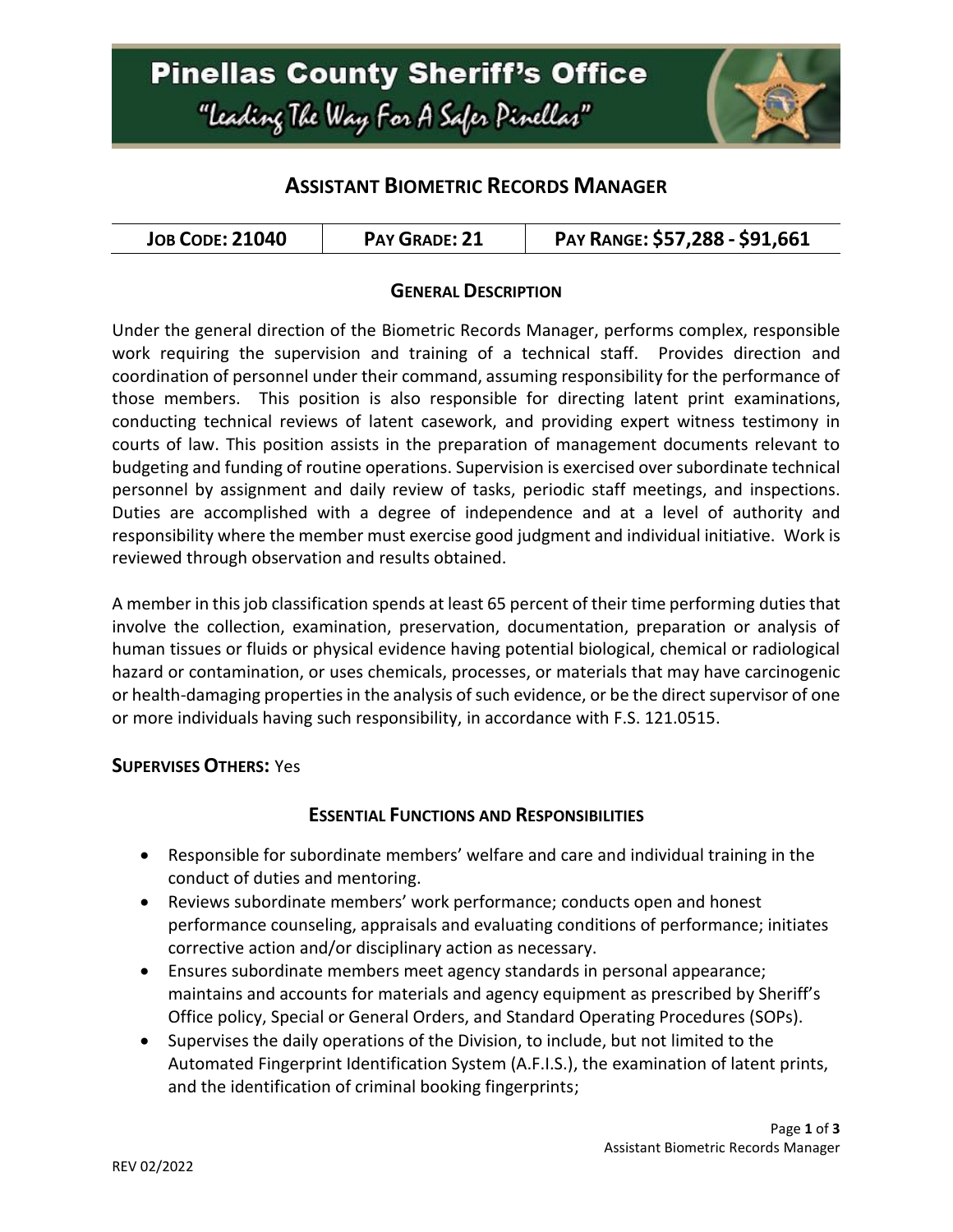# **Pinellas County Sheriff's Office** "Leading The Way For A Safer Pinellar"



- Assists with developing and implementing administrative policies, procedures, and guidelines to ensure operational efficiency and effective administration of assigned personnel;
- Coordinates with other departments/sections within the agency and externally to ensure communication and service efficiencies; interprets and explains requirements, regulations, and procedures;
- Assists in the preparation of the annual budget, monitors status of allocated funds and expenses;
- Supports and participates in assessing staffing needs, interviews, recruiting, and hiring of personnel;
- Provides supervision, guidance, training, and motivation to assigned personnel, evaluates performance, and initiates corrective actions as needed;
- Prepare statistical reports on Division activity;
- Participates in Sheriff's Office recruitment and community relations activities as directed.

Regular and reliable attendance is required as an essential function of the position.

This position is considered essential and, in the event of an emergency or natural disaster, will be required to report to work.

This list is not intended to be all-inclusive and you may not be responsible for every item listed. The employer reserves the right to assign additional functions and responsibilities as necessary.

### **QUALIFICATIONS**

- Graduation from an accredited college or university with a Bachelor's Degree in Business Administration, Public Administration or related field AND three (3) years' related experience in fingerprint identification or related field AND two (2) years' supervisory experience
- Or equivalent combination of education and experience
- Must hold IAI Latent Print Examiner Certification or be able to obtain IAI Certification within one year after hire
- Must possess a valid Florida driver's license
- Consideration for this position requires a credit check